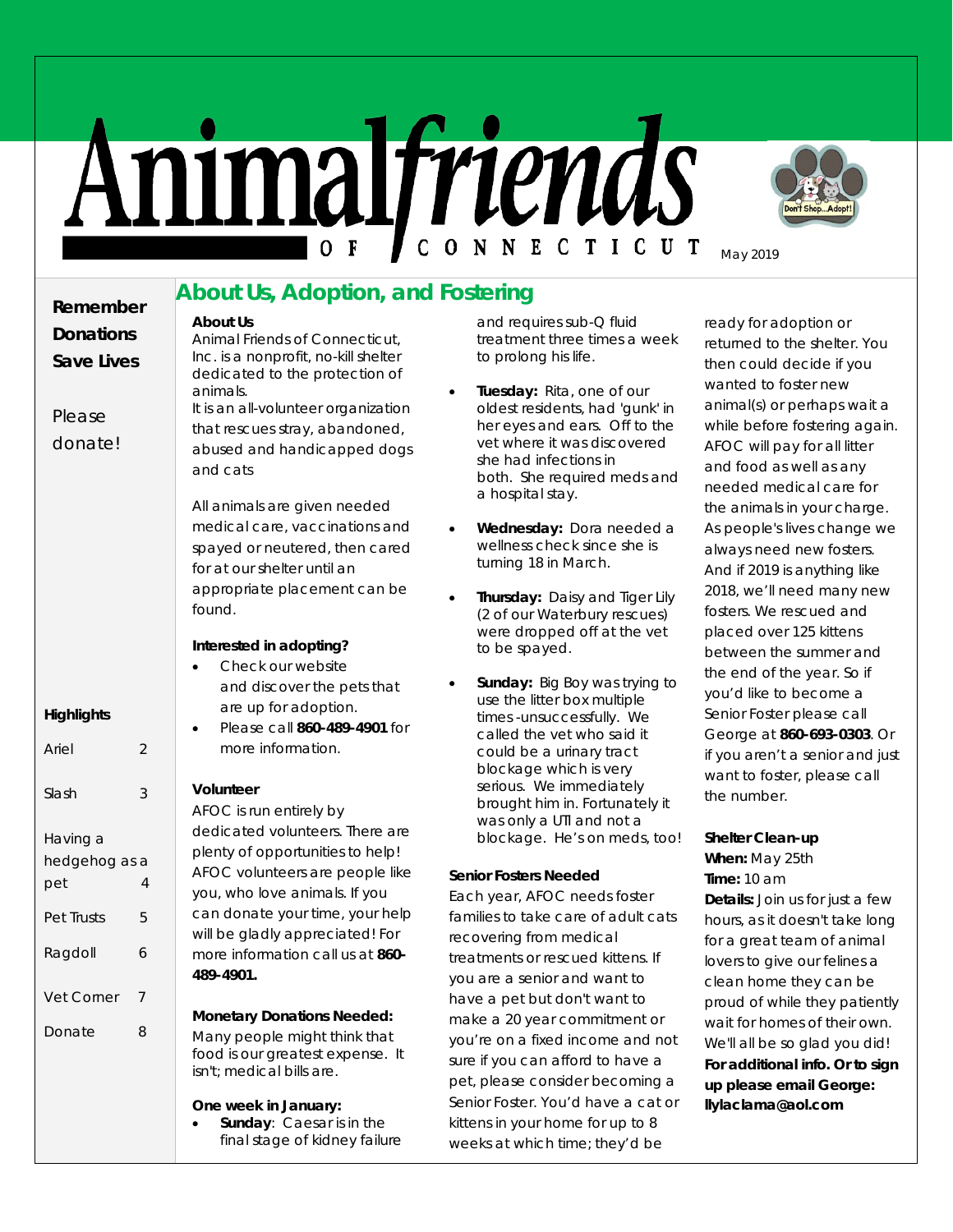# **Ariel, the Mermaid Kitten**

Animal Friends of Connecticut receives phone calls daily this time of year from people that have found kittens in their yard or under their deck. The phone call this time however, came from an Animal Control Officer that said she had removed 12 four week old kittens and 2 mothers from a hoarding situation and wanted to know if Animal Friends would take them.



We said of course and after they were given a clean bill of health were placed in 2 foster homes. 6 kittens and a mother in one and 6 kittens and a mother in the other. No one mentioned to me that one of the kittens had no use of her rear legs until 3 weeks later as everyone said it was not going to be a problem. I went to the foster's house to meet Ariel and found a very pretty tortoise shell kitten who did not know that she was handicapped. She ran, played, climbed, wrestled with her siblings and used a litter box with no problem. I assumed at this point, finding her a home was going to be easy as special needs cats are normally adopted very quickly and she was so lovable and cute

But when she turned 8 weeks of age, that all changed. Overnight she became incontinent and was unable to control her bladder at all. And her constant urine bath resulted in a very bad case of

urine scalding on her rear end. When she walks she drags her rear legs so the wound had become very irritated and raw.



We took her to several vets who said they thought the incontinence might be a neurological problem. So the next step was to take Ariel to an animal neurologist. She was her normal loving self in the waiting room and everyone wanted their turn to hold her. A bit of blood was then noticed in her urine, we hoped the new problem was nothing except a UTI. We were most disappointed when the test results came back negative and the neurologist said there was nothing she could do for her.

Finding Ariel a home was now going to be most difficult. The next vet that saw her thought that she was not incontinent but that she was unable to tell when her bladder was full and she needed to use the litter box. Ariel was moved to another foster who was available to express her bladder several times a day to prevent the urine flow. This worked pretty well but we knew this placement was only temporary and we needed to find her a permanent home.

Animal Friends of CT was 100% committed to do everything it could for Ariel. As the next day was a beautiful fall day I decided to drive to Shelburne Falls, MA to visit the shop of a highly recommended pet wheel chair manufacturer. I learned a lot of positive information that day but also learned that a wheel chair for a 10 week old kitten that weighed only 2.5 pounds

was not feasible.

What to do with her? We posted many photos on social media and everyone loved her and said she was beautiful but no was was interested in adopting her, until my niece said she wanted to adopt Ariel. But she lives 900 miles away. After checking all the airlines that flew to neighboring airports, nothing made sense. The cost was prohibitive and the schedules with layovers were terrible. Plus she was too young to get the required vaccinations to fly. The only remaining option was to drive her to her new home. Thankfully another Animal Friends volunteer said he wanted to make the trip with me so it was possible to make the drive there in one long day.

So Sunday morning I rented a car, put Ariel in the back seat and off we went. 13 hours later and with no problems we arrived in Crossville, Tennessee. From the moment we arrived, Ariel was very spoiled and was being held all the time.

One day to recuperate from the drive down and we were back behind the wheel for a 15 hour trip back to Connecticut.

Ariel now has a bright pink playpen to live in with many toys to play with and her new bed to sleep in when she is not being held. It is placed right in front of double windows so she can watch the birds all day and the mice that come in the evening to get the bird feed that gets spilled on the deck. She also takes walks around the neighborhood in a special enclosed stroller. Could life get any better for Ariel. She has found her forever home.



**Follow the adventures of Ariel, on Facebook!**

**Click "Like" on her Facebook page:**

**"Ariel the Mermaid Cat"** 

**Or go to [https://www.f](https://urldefense.proofpoint.com/v2/url?u=https-3A__www.facebook.com_Themermaidcat_&d=DwMFaQ&c=wluqKIiwffOpZ6k5sqMWMBOn0vyYnlulRJmmvOXCFpM&r=y5UvOR3HZujo0kSd-qc8VaiH0GLqgbsutf0M_ZbRZxs&m=974pi93uAPDoPNY7AqXawndmGu-97KUDMAYshvWWrbU&s=xW-X4sJxiQP0ZJW2QjV7s_Lz0LKx1dqF8DA-zpTANMo&e=) [acebook.co](https://urldefense.proofpoint.com/v2/url?u=https-3A__www.facebook.com_Themermaidcat_&d=DwMFaQ&c=wluqKIiwffOpZ6k5sqMWMBOn0vyYnlulRJmmvOXCFpM&r=y5UvOR3HZujo0kSd-qc8VaiH0GLqgbsutf0M_ZbRZxs&m=974pi93uAPDoPNY7AqXawndmGu-97KUDMAYshvWWrbU&s=xW-X4sJxiQP0ZJW2QjV7s_Lz0LKx1dqF8DA-zpTANMo&e=) [m/Themermai](https://urldefense.proofpoint.com/v2/url?u=https-3A__www.facebook.com_Themermaidcat_&d=DwMFaQ&c=wluqKIiwffOpZ6k5sqMWMBOn0vyYnlulRJmmvOXCFpM&r=y5UvOR3HZujo0kSd-qc8VaiH0GLqgbsutf0M_ZbRZxs&m=974pi93uAPDoPNY7AqXawndmGu-97KUDMAYshvWWrbU&s=xW-X4sJxiQP0ZJW2QjV7s_Lz0LKx1dqF8DA-zpTANMo&e=) [dcat/](https://urldefense.proofpoint.com/v2/url?u=https-3A__www.facebook.com_Themermaidcat_&d=DwMFaQ&c=wluqKIiwffOpZ6k5sqMWMBOn0vyYnlulRJmmvOXCFpM&r=y5UvOR3HZujo0kSd-qc8VaiH0GLqgbsutf0M_ZbRZxs&m=974pi93uAPDoPNY7AqXawndmGu-97KUDMAYshvWWrbU&s=xW-X4sJxiQP0ZJW2QjV7s_Lz0LKx1dqF8DA-zpTANMo&e=)**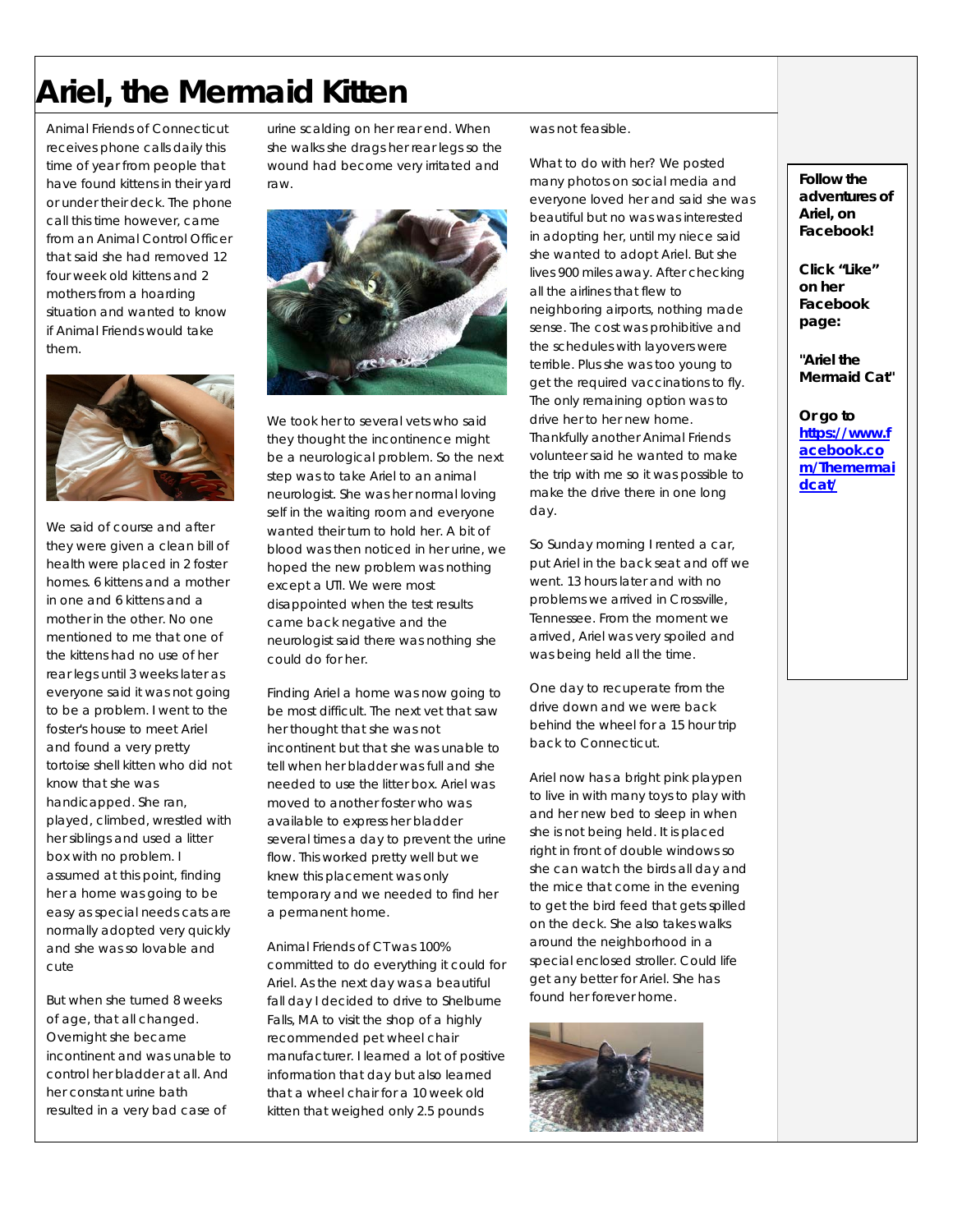# **<sup>3</sup> In Loving Memory**

- **Gail Lutton** In memory of my precious Mandy
- **Ingrid Persson** In honor of Kayla
- **Elaine Eno & Diane Terry** In honor of Ann E.S. Sato on her birthday.
- **Frank Robert & Virnelli Jr Esq**. In honor of Frankie
- **Ann & Miichael Bucha**s In Honor of Sapphire our dearest cat
- **Catherine Conlin**  In honor Toni Sefter's birthday
- **Sandra Hastings**  In loving memory of Mystic Greysom
- **Leo Walker**  In memory Jolinda Heavens

**John Legend** and his wife **Chrissy Teigen**  are known dog-lovers on their social media. Their three bulldogs-Pippa, Penny, and the newest edition, Pabloshare the camera with the couple's daughter. It is easy to see that these dogs are wellloved and taken care of!

- **Carol & Robert Adams** In Memory of our beautiful Poco
- **Donna DiGregorio** In memory of Cooper MacDiarmid
- **Joan Krogh** In memory of Florence Cooper
- **ElaineNichols**  In memory of Harley
- **Susan Woodfield**  In memory of Jolinda Heavens
- **Marcia Meehl** In memory of Jolinda Heavens
- **Steve Wilmot** In memory of Jolinda Heavens
- **Mary Sena** In memory of Josephine Murray
- **Kim & John Alvers** In memory of Josephine Murray
- **Lorraine Brodeur**  In memory of my sweet kitty Lily
- **Michael & Shelly Levy** In memory of our beloved Ozzie
- **Donna Neary** In memory of our little Angel
- **Stephanie & Cameron Taylor -** In memory of Pewter
- **Heather & Adam Francis**  In memory of Torch

**SLASH (aka Tom's cat)** Marji Murtha Butler

Slash was my husband's cat. First he was his son's cat. Any experienced parent will tell you, most kid's pets end up in the parent's lap when the kid moves on. Tom liked cats and as a new widower he needed a friend.

Tom never called him Slash. He called him Kitty Cat.

Kitty Cat was a wild boy, staying out all night, roaming the streets. He would often bring home his victim, a mouse on the doorstep. Just like an Amazon delivery man deposits his package. He then came into the house by digging his claws into the shingles and climbed up two flights entering through an open window in Tom's office. That window was always open, just enough.

Slash didn't ask for much. Just a bowl of kitty chow. He drank out of the toilet. Sometimes he was gone for days. Tom would look around and shrug. That's when Tom referred to him as Slash.

He always came home. To three different houses in his eighteen years. I was the new girlfriend in Tom's life. I didn't know Slash's medical history and suspected there was none. I asked a vet to put Slash's name in his charts for an emergency.

Tom liked the fact Slash was untamed.

He began setting himself up in a big leather chair, covering himself with a thick towel. Then he'd lift up Kitty Cat and let him sit on his chest. He was careful to avoid those claws. When he did get nicked, one could hear him yelp from the other side of the house. I respected Kitty Cat's independence. I never picked him up and never let my grandchildren play with him. He wasn't your normal house cat. He was our wild boy.

We moved to the edge of the Chester forest. Slash continued his bad habits until the year he went missing. Tom was sure the coyotes had got him. He was right and wrong. Two fang marks on the back of his neck were a dead giveaway. Somehow he had gotten loose and dragged himself home. I thought our barking dogs saved his life. Tom liked to tell the story of how Slash was a cat capable of fending off a pack of coyotes.

Whatever. Slash never left the house again and continued to live on spending the rest of his life in Tom's office. When he had a client in the office, he put Slash outside on the ramp. That smart cat was one smart dude. He was never the same. He didn't act like a tough guy. Then he got sick…diabetes, requiring l0 cc of insulin every night for three years.

We all learned how to give him the shot, including me. When the pet sitter came, she would turn and make an announcement at 7 p.m. "It's time to shoot the cat." When it was my turn I wore a pair of old leather gloves. That Slash may have been sick, but he never missed an opportunity to let you know who was in charge;

Ole' Slash went blind. Tom never gave up until one Saturday, he entered the kitchen and proclaimed, "Slash is dead. I turned to see his contorted face and watched tears roll down his cheeks.

"I'll call the vet, then get a box and blanket. Wait for him. I'd like to say Goodbye." As Tom knelt over to place his friend in the box Slash moved his head and raised that lethal paw."Oh my God," I said. He's alive and I ran back to phone the vet. They told me to bring him in anyway for a look. They were kind. I could tell by the matted fur and limp body he needed more than a look.

"You are tough Kitty Cat," You showed me. You used up all of your nine lives and then some. Tom loved you. I respected you and will miss you when I use the copy machine in Tom's office. Farewell Slash, Kitty Cat and Tom's Cat."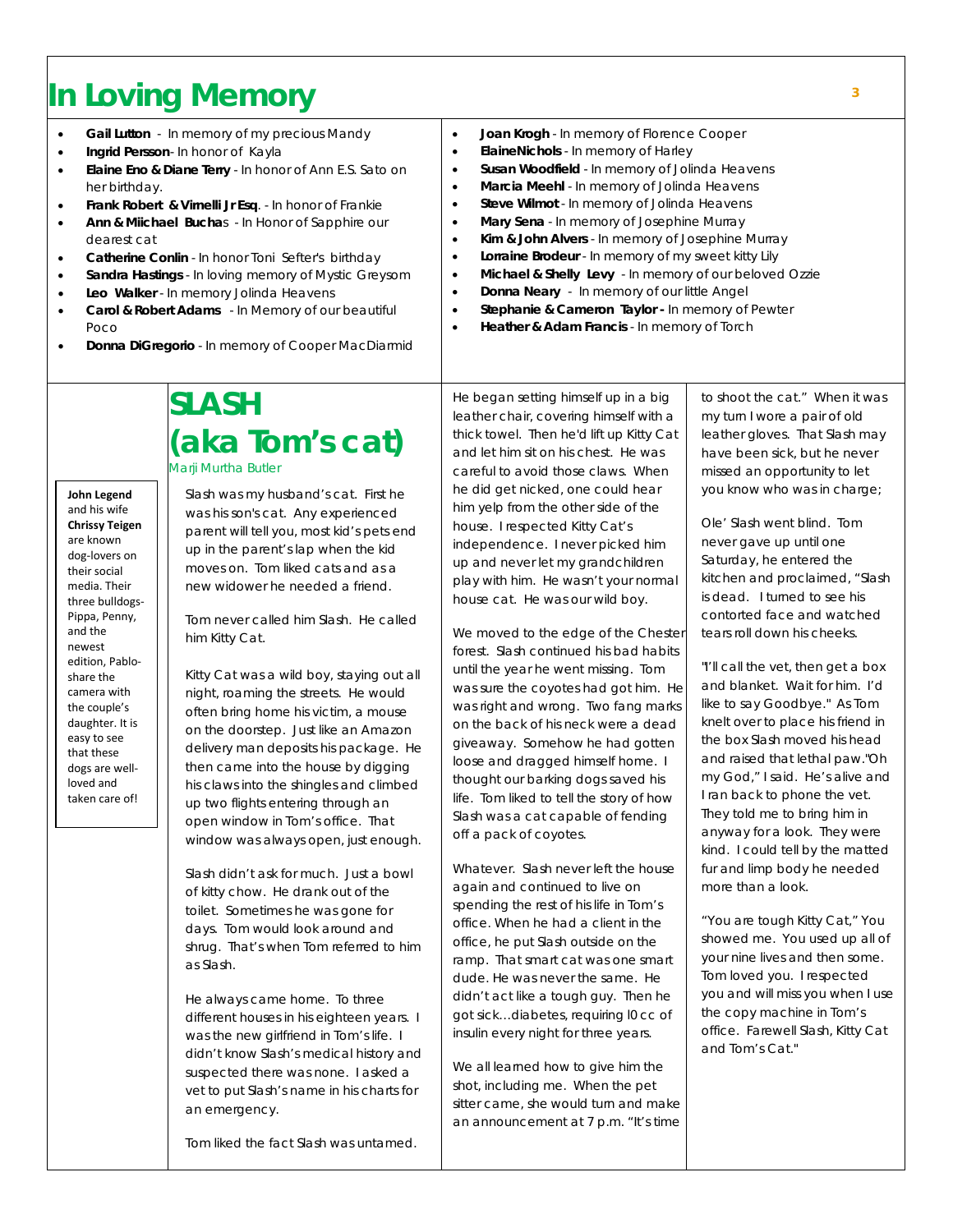## **Having a hedgehog as a pet**

## **By Ann Salamon**

Anaheim's biggest reptile trade show didn't expect to have many celebrity guests, but **Leonardo DiCaprio** surprised vendors and attendees by arriving. He ended up purchasing a Sulcata tortoise. These hefty reptiles can live for up to 70 years, and weigh up to 150 pounds.

If you are looking for a different pet, a hedgehog may be just what you are looking for. We got our first hedgehog in 2003. Heidi quickly became a beloved member of our family for her quirky and stubborn personality and for her intelligence. She ran on her wheel for hours each night. She would rearrange her cage when we put things back in the "wrong" place. She loved snuggling with us and with our cat (he hated it). She would run back to her cage when she had had enough of us. Hedgehogs have been a part of my life ever since.



Just like dogs and cats, each hedgehog has its own unique personality. They are much more like cats than like dogs. Most are very independent and want life on their terms not yours. They may notice you when you walk into the room, but most will not come when you call. Some of them have shown a preference for a particular person, while others will not. Some are great escape artists and others would never think of leaving the security of their cage. Spending some time getting to know your hedgehogs

#### and their likes and dislikes will go a long way towards building a great relationship.

All hedgehogs are covered in quills. Hedgehogs also have a muscle that runs down their back. They can roll up completely into a ball when they feel threatened or are startled. They have a lot of control over their quills and can move them up and down or crisscross them so you cannot feel them at all or you can feel like you are holding an upside down pincushion or anything in between. They are not related to porcupines and cannot "throw" their quills. Different people have differing sensitivities to the feeling of the quills on their hands. We do not recommend ever using gloves to handle them as it is beneficial for them to be able to smell you and know who is holding them. If you are sensitive you can use a piece of cloth (old t shirt, etc.) between your skin and the hedgehog until you get used to the feeling or they get more comfortable around you and relax their quills more. This will often take a few weeks as you get to know each other.

Most hedgehogs love their enclosures and spend most of their time there. Their enclosure will need to include an exercise wheel because they love to run. It will also need an igloo or other hiding spot. Some will play with cat toys and others will ignore them, but you can try them out and see if your hedgehog likes them. . They are

nocturnal and will sleep all day and run on their wheel all night. Hedgehogs need to be warm and will get ill if they are too cold. Supplemental heat like a heat lamp, heat pad or space heater is a must. Hedgehogs are considered to be exotics and not every vet will see them. An annual vet well visit is a good idea.

Hedgehogs can be hard to find. All pet stores and most breeders are required to be USDA licensed to sell hedgehogs. A lot of rescue hedgehogs have been passed from home to home and are often not socialized and will not roll out of a ball or will have health issues so they are not the best choice if you are unfamiliar with hedgehogs. We have been USDA licensed since 2006 and also rescue and rehome hedgehogs. A lot of what we do involves educating the public about hedgehogs and hedgehog care. If you want information, you can contact us via our website at [www.connecticuthedgehogs.com](http://www.connecticuthedgehogs.com/)



# **A New Vet Clinic**

The hospital covers 12,000 sq. feet and its philosophy is that captive elephants are not meant to be used and abused but rather to be given the respect they deserve.

The hospital is on the banks of the Yamuna River and is close to an elephant conservation and care center run by Wildlife SOS that is home to 22 elephants.

A hospital for elephants was opened the beginning of December in Mathura, India.



It is the first of its kind and offers a full range of state of the art medical services for elephants. It is also has become an important tourist attraction.

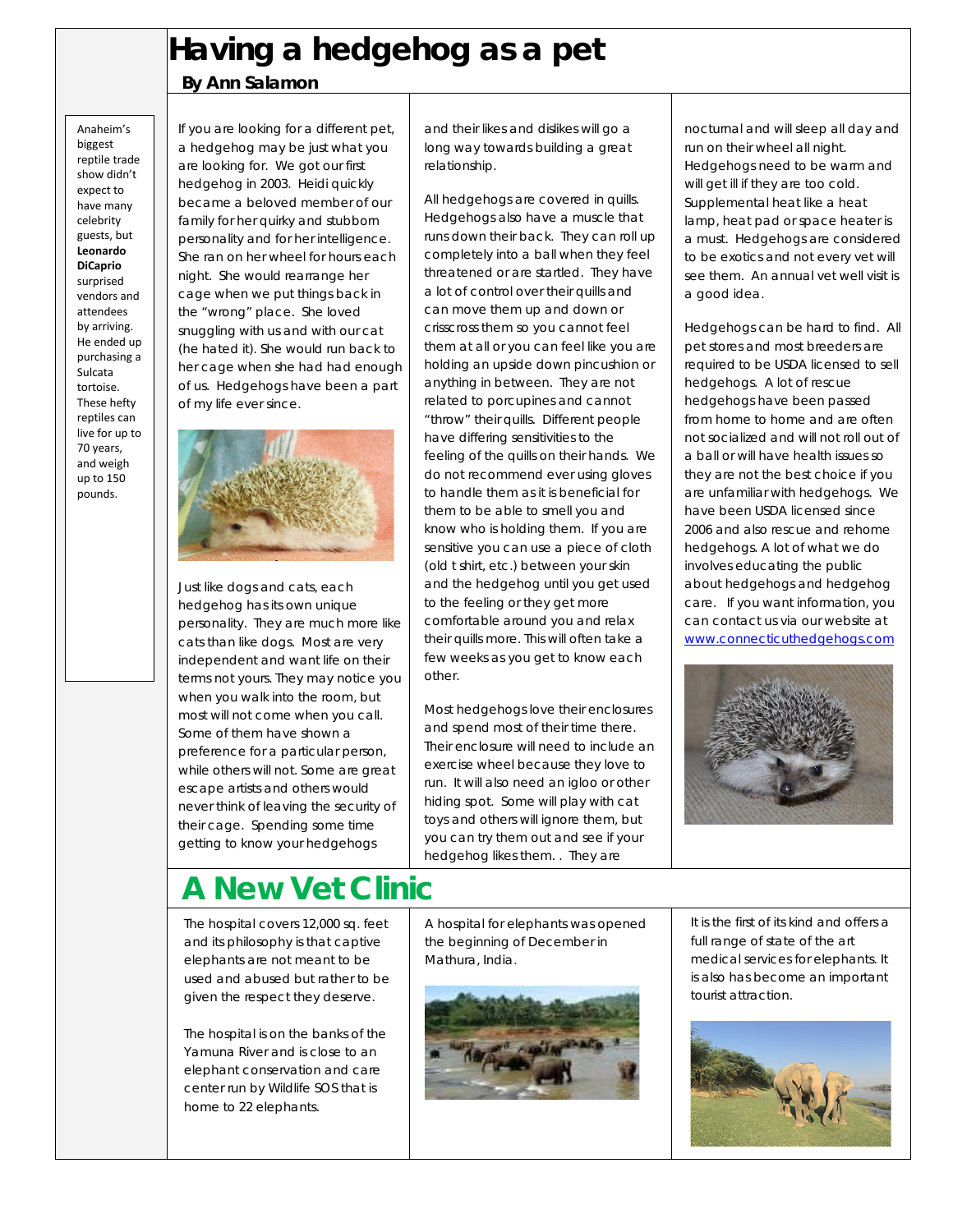## **Pet Trusts**

# **The Compassionate and Responsible Way to Provide for Your Animals**

#### By Attorney Thom Page\*

People are concerned about what will happen to their birds, dogs, cats or horses when they are no longer able to care for them. In 2009, Connecticut joined a growing number of states enabling pet owners to establish trusts to care for their companion animals. In our changing world, courts are finally beginning to change their views regarding pets, and beginning to understand that, to many people, pets are important members of their families, requiring similar planning for their future as they would undertake for their children.

Putting your pet's future living arrangements in order for when you can no longer personally provide for them gives you reassurance they will be cared for. The love and security you provide your dog or cat becomes even more important at these times. Deciding what will happen to your home, financial assets, personal possessions and pets after your passing can be a difficult process. However, if you don't take time to make these decisions now, a court may end up dividing your property and making decisions concerning your animals for you.

The law now provides owners the ability to provide for their pets either during the owner's lifetime, should they become disabled or incapable, or at the owner's death. Inter-vivos trusts are established during the owner's lifetime, and testamentary trusts are established by your will at death. These are common estate planning techniques animal owners are utilizing more often, with as much creativity and flexibility as the owner desires. Pet trusts should be drafted to protect not only the animals an owner currently owns, but all animals he/she may own at their death, and the trust must terminate when the last such animal dies.

Planning for the future care of your companion animals can be as simple as a bequest of your family cat to a trusted friend in your will along with some funds for the cat's care, or as complex as putting your house into a trust and authorizing the trustee to hire a caretaker to live in the house and care for your animals during their lifetimes. Pet trusts created at the owner's death are typically established and funded through a Last Will and Testament, and administered by a designated Trustee of the owner's choice. Connecticut law also requires a separate Trust Protector be named, someone who provides a simple check and balance on the Trustee's decisions regarding your pets. Alternates for these positions should also be named in the trust.

The most important future decisions concerning your animals typically involve living arrangements and veterinary care.

The associated costs will also require larger monetary expenditures a trustee will make. Conditions can be placed in the trust to only allow larger withdrawals of money to be paid directly to veterinarians or other professionals that may require a larger outlay of cash for their services. You can also set out critical illness decisions for your pet, such as at what point you want the trust to stop spending money on medical procedures. A monthly stipend of cash is often given to the caregiver to ensure that the care and feeding of your pets is attended to on an ongoing basis.

Trusts are funded with an amount of money, often calculated by a formula based on the number, type and age of the pets you own when you die, and whether they have a long life expectancy like a bird or horse. Treats, toys, exercise providers, burial directives and more can all be addressed in a pet trust. Lawyers who draft pet trusts ensure these trusts are given the same due diligence expected from trusts set up for human family members. Animal law attorneys who handle these matters bring an acute awareness and understanding of the specific needs surrounding the long-term care of various animals.

More than 500,000 pets every year are put down following the death of their owners, who frequently assume friends or family will someday care for their animals. This is just simply not the case. Elderly owners often outlive relatives and friends, or for other reasons cannot find anyone at the time willing to care for their animals. One alternative is to give the trustee authority to find suitable adoptive homes, or to make arrangements in advance with a local rescue or sanctuary to take in your animals and to receive a bequest from your estate to pay for their care. Clients are urged to investigate these organizations and visit them to determine if they would be an appropriate place for their animals, and to name alternate placements should their first rescue or sanctuary choice be unavailable when the time comes.

Many issues exist in planning for the care of your animals when you are no longer capable of doing so, and you can become "no longer capable" at any time. If you see yourself continuing to have and enjoy animals in your life, taking these steps is surely in the best interests of these animals, who will always look to you to protect them.

\*Thom Page is an animal law attorney from Hartford, CT, whose practice focuses on the rights of animals. You can reach him at www.tpagelaw.com or on facebook @Thom Page.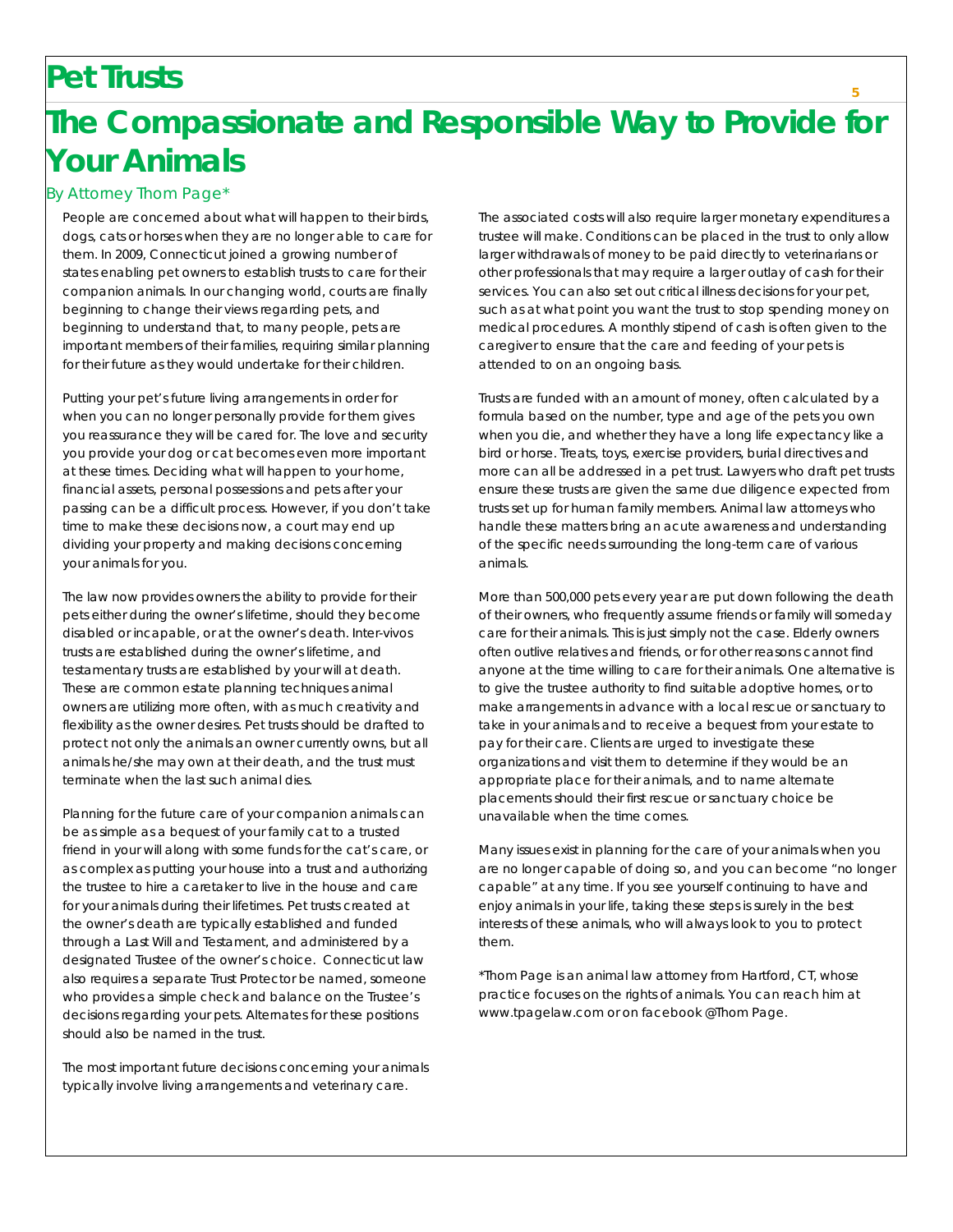#### **St Gertrude, the patron Saint of Cats**

March 17 is St Patrick's Day and also St Gertrude, the unofficial Patron Saint of Cats' Day.

Gertrude of Nivelles was born in 626 in what is now Belgium. At the age of 10 she was ordered to marry the son of a duke. She refused and said she would never marry.

When her father died, Gertrude and her mother moved to Nivelles and started a monastery. She was well known for her charitable work and taking care of orphans, widows and pilgrims. She lived an ascetic life often going without food or sleep. This took its toll on her and she died at the age of 33. St Patrick is reported to have watched over her as she was dying.

Gertrude was also the patron saint of the recently dead. At that time, the souls of people in Purgatory were portrayed as mice, and the statues and paintings of Gertrude had mice climbing up her robes. Statues of silver or gold mice were left at her shine in Cologne as late as 1822.

In the past 40 years faithful Catholics and cat lovers have associated her with cats because of the mice connection. The Metropolitan Museum of Art had an exhibit in 1981 which finalized Gertrude as the Patron Saint of Cats.



# **Ragdoll**



It was a very cold rainy November night when Canton Emergency Hospital called me to say one of their vendors had just brought them a super friendly Tortoise shell cat. She was sitting in the middle of their street crying, obviously very lost. Canton Emergency wanted to know if we would take her. I said yes and told them I would be down first thing the next morning.

8 AM and I was sitting in their waiting room ready to see the cat. As tortoise shell cats are very easy to place, especially very friendly ones, I thought this was going to be a very quick adoption. They brought her out to me and said she was about 10 years old and she was totally blind. A fast adoption was no longer possible.

She was lying in the arms of the vet tech, very relaxed and she loved to be held. So she was named Ragdoll. There were a few minor health issues so I decided to leave her at the vets for a few days to be sure she was going to be alright.

In the meantime, I was going to try to find her owner. She had to have belonged to someone as she would not have survived outside alone very long. Especially this cold rainy night.

I put her photo on Facebook and immediately received my first call. It was from a family in the same area she was found saying their

cat had disappeared 6 months earlier and they hoped this was she. An hour later, they came to see the cat and immediately knew she was not theirs.

The second call came shortly thereafter. It was from a woman in Torrington who insisted that the cat was hers. This did not make a lot of sense as the cat was rescued, 25 miles from Torrington. Also her cat was only 5 years old. When I told her the cat was 10 years old, she said she could be mistaken on the cat's age. Her cat had jumped into her car when she was moving from Ohio to Connecticut so she did not know much about her or her history. And she did not have an answer when I told her the cat was blind. She wanted me to look at her Facebook page to see her cat's photo. There were similarities but it was definitely not her cat

Several days later, the woman called me back to say she wanted to adopt the cat. I was concerned when I received the first call as the woman's story made very little sense and even less when the woman told me that she was bedridden. Her boyfriend worked 12 hours a day and she had borrowed her boyfriend's mother's phone to call me. This did not sound like the perfect home for a blind, elderly cat.

Ragdoll was now getting stronger and I needed to place her in a foster home soon. The foster that I wanted to use had another cat that needed to be adopted before there was room for Ragdoll. The timing worked out perfectly as FETA was adopted the next day and Ragdoll had a foster home to move to.

Initially she had the run of the first floor of the house. But she had difficulty finding her litter box, so the foster thought it made more sense to confine her to a single room. That worked out well and the litter box problem was solved. There were no more accidents. But that was several weeks ago.

Things changed this week. Ragdoll was having difficulty standing and was not using the litter box. And she was having seizures. We immediately took her to one of our vets who found nothing obviously wrong except very high blood pressure. All other tests came back negative. Now she was in critical condition.

We then took her to a Specialty Veterinary Hospital that kept her overnight and she did rebound some the next day when her blood pressure was lowered. But the call the following day was more than we hoped for. She had rebounded a lot, was walking around and eating. The plan was to pick her up the following day and bring her to her new home, where she would spend the rest of her life.

We arrived at the hospital midmorning and Ragdoll was waiting for us. Although not steady on her feet, she walked around the room with no problem. After the various tubes and the Elizabethan collar were removed, we drove her home. She is going to be fine. The vet said the blindness and seizures were most likely caused by the high blood pressure. And she might even regain some of her sight after being on medication. But no matter what, she is in a home where she will get the care and attention she needs and she will be held much of each day.

We will never know where she came from or what her history is, but she is an amazing animal and we are very glad we found her when we did. It makes what we do, to rescue animals in distress, very rewarding.

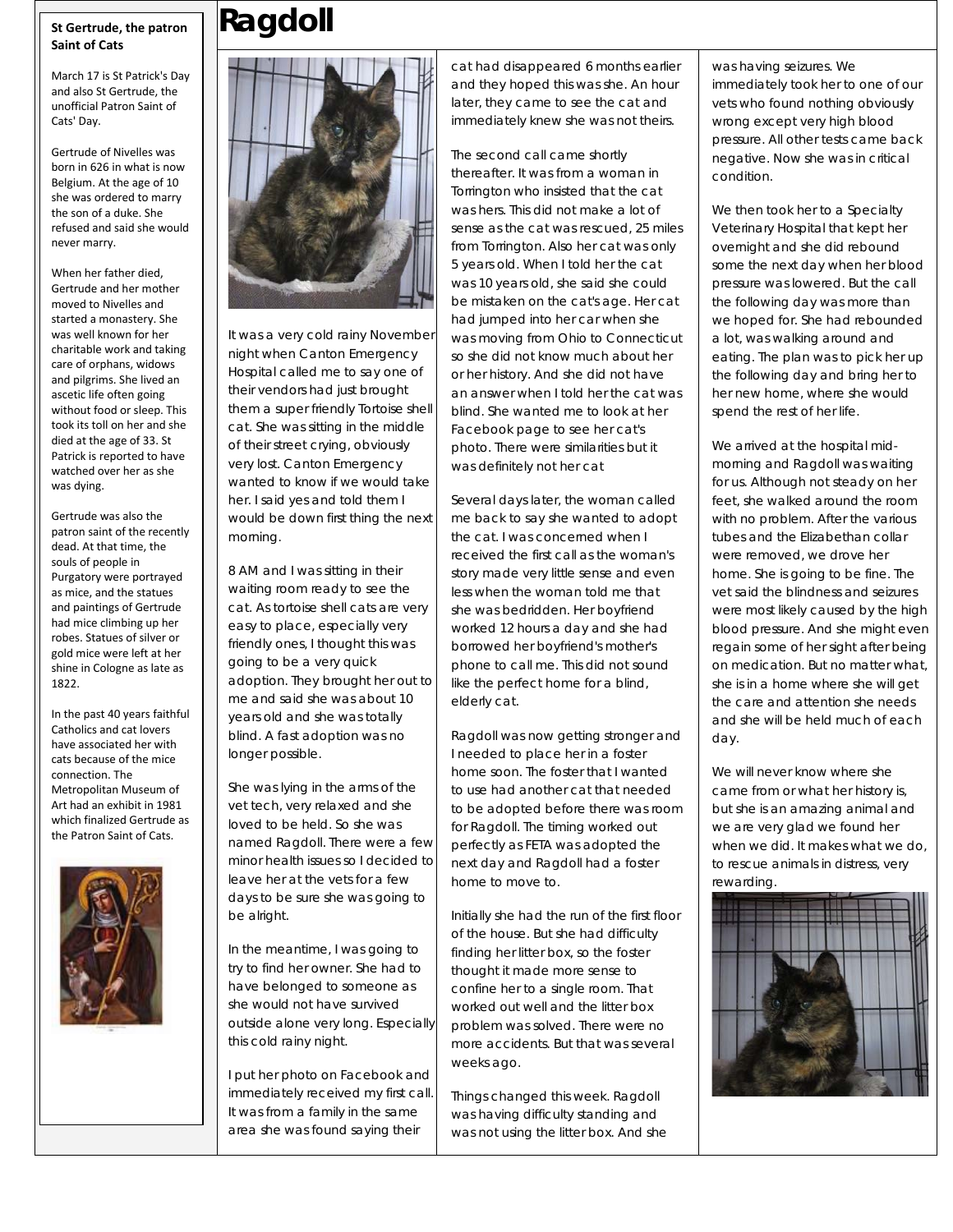## **Vet Corner <sup>7</sup>**

## **Josh Malouin - Roaring Brook Veterinary Hospital**

**Steven Tyler,** lead singer of the band Aerosmith, had a pet raccoon growing up. He named the raccoon Bandit. He recounts that he would often carry the animal around on his shoulders, and would take it fishing every day. While owning a pet raccoon is not illegal, it is definitely not recommended.

Dermatophytosis, or more commonly known as ringworm, is an infection of the hair, nails, or superficial layer of the skin caused by one or more fungal species. Ringworm infections can be found in humans as well as all other domestic animals and is caused by a fungal infection rather than an actual worm. Although many species of ringworm are species specific, meaning they infect only one type of animal, some ringworm species can infect multiple animals and even spread between animals and humans. The most common species that causes infection in cats, Microsporum canis, is responsible for clinical ringworm signs in dogs and humans as well. This was the case for Aslan, a 10 week old male kitten that was presented to Roaring Brook Veterinary Hospital after being found roaming in Hartford.

Aslan presented to the hospital with multiple crusting lesions on his feet and ears that were consistent with infection. Ringworm can present itself in numerous ways on animals and can sometimes be difficult to identify. Aslan's lesions were consistent with the typical presentation of round thickened patches of hair loss and scaling on the head, chest, legs, and along the top of the back. These lesions are usually not itchy, but some cats may show signs of itchiness. The lesions are different than that of humans, which are usually round red lesions. Some cats and other animals may not show any signs of infection at all, making it difficult to identify.

Ringworm is transmitted through direct contact with the fungal spores. These spores may be found in the environment or on other animals or people. The spores can survive on objects or in the environment for up 18 months, but can be easily killed with bleach. Clinical signs of ringworm can take 1 to 3 weeks to show up on an animal. Since these spores are so widespread, it's likely Aslan's exposure to ringworm came from the environment in which he was living, the outdoors. His infection was diagnosed at presentation to the veterinary hospital. Diagnosis of ringworm is based upon identification of clinical signs and testing for the fungus itself. Some cases of ringworm

may be identified by fluorescence under a special UV light. Most cases are confirmed with a positive fungal culture or PCR as in Aslan's case.

Once identified, animals and humans may be cured of ringworm through a combination of topical and oral medications. Due to the hardiness of the fungal spores, the most difficult part of treating ringworm is maintaining a clean environment to prevent re-infection or infection of other animals/people. Treatment of Aslan included a combination of twice weekly antifungal baths and a 1 month course of oral antifungal medication which continued for a minimum of 6 weeks, or until his fungal tests were negative. Environmental cleaning and disinfection is important in preventing the transmission to other animals and humans. For this reason, we kept Aslan with us at the hospital to avoid the spread of infection. The majority of cats will clear infection in as little as 3 weeks with the proper treatment, although treatment is usually continued for at least 6 weeks to ensure complete resolution.

With the proper care and treatment under the supervision of a veterinarian, most cases of ringworm can be resolved with no long lasting effects to our pets or their caretakers. Aslan's recovery was uneventful during his stay at Roaring Brook. His infection has since resolved, and with the detailed attention he received from his nursing staff, the spread of ringworm was prevented to other animals and humans. As with most cases of shelter animals, Aslan will be adopted into his forever home after developing a special bond with one of his caretakers in the hospital.